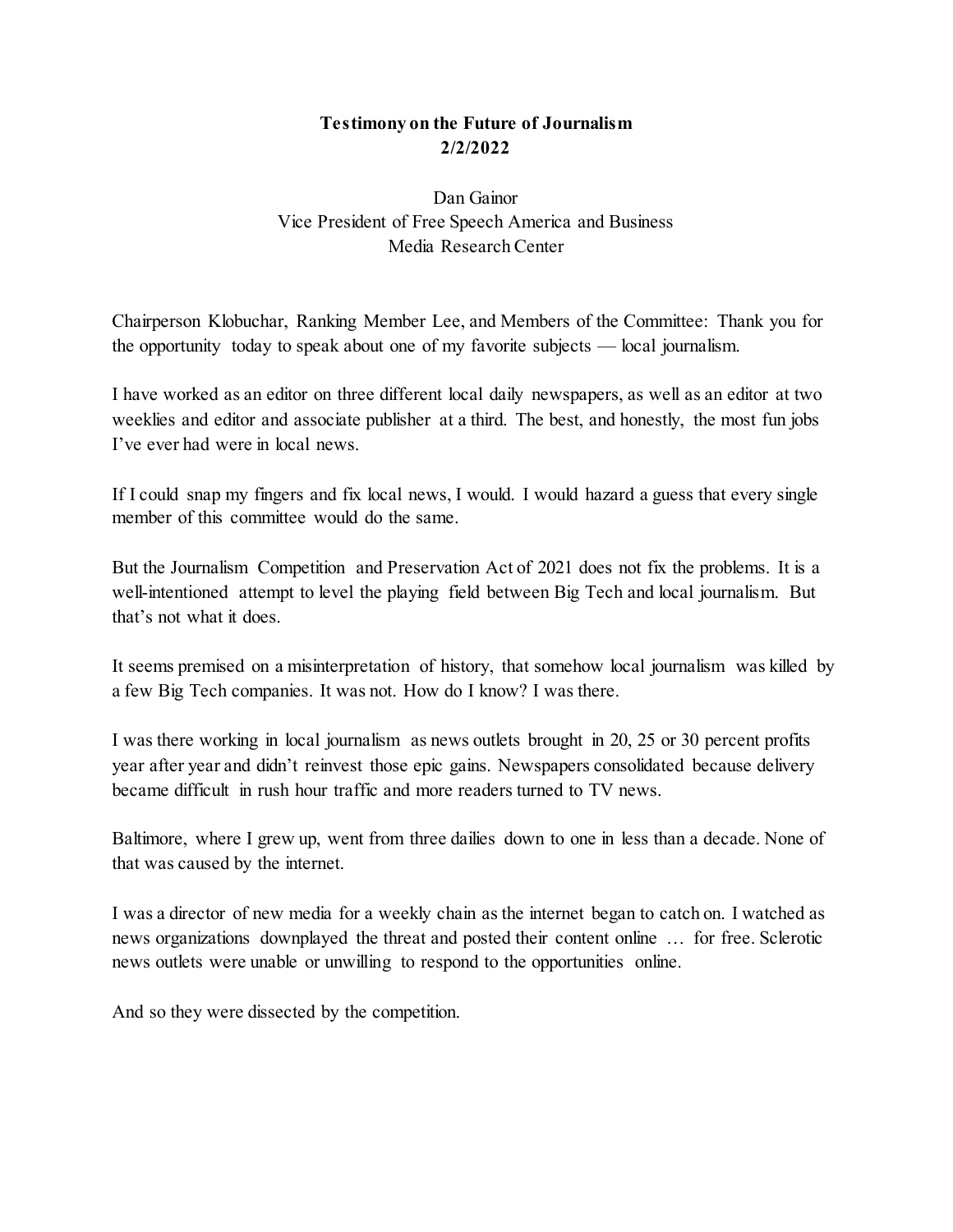The Great Recession took a particular toll on local businesses and that meant advertisers stopped advertising. And Covid restrictions were just another example of how the heavy hand of government harmed local news.

That's the background that brings us here today to discuss the future of journalism.

The JCPA allows big media companies to ignore antitrust laws and work together. That isn't fixing the problem of having a Big Tech advertising cabal. It is simply adding another cabal to negotiate with it. Allowing a few of the largest and most powerful media companies to act as proxies for others only ensures that big firms will secure deals that benefit them.

We all want trustworthy local journalism that helps inform the public, as well as holds powerful people accountable. Except that's not how corporate media have handled local journalism in the past. Local outlets were treated as cash cows. Big corporations milked them and slaughtered their remains.

This law would only serve to support huge existing corporate media instead of independent media. Corporate news organizations don't need our help.

The New York Times just spent \$550 million *in cash* purchasing The Athletic, which, according to journalist Aron Pilhofer, "covers 270-plus sports teams in more than 47 local markets." "The Times has placed itself in direct competition with every local news site for the same pool of subscribers," he wrote. The Times already had more than 8 million paid subscribers.

And The Times even just bought the popular game Wordle for a price "in the low seven figures."

So why are we helping them?

The Washington area used to have a thriving chain of community weeklies. The Gazettes were founded in 1959 and grew to 550,000 circulation in suburban Maryland. They were closed down by its owners ... The Washington Post … in 2015.

"In 2021, The Post achieved record-breaking digital advertising." And it's also owned by Big Tech billionaire Jeff Bezos. He purchased the company in 2013, two years *before* it killed the chain of weeklies.

So why are helping *them*?